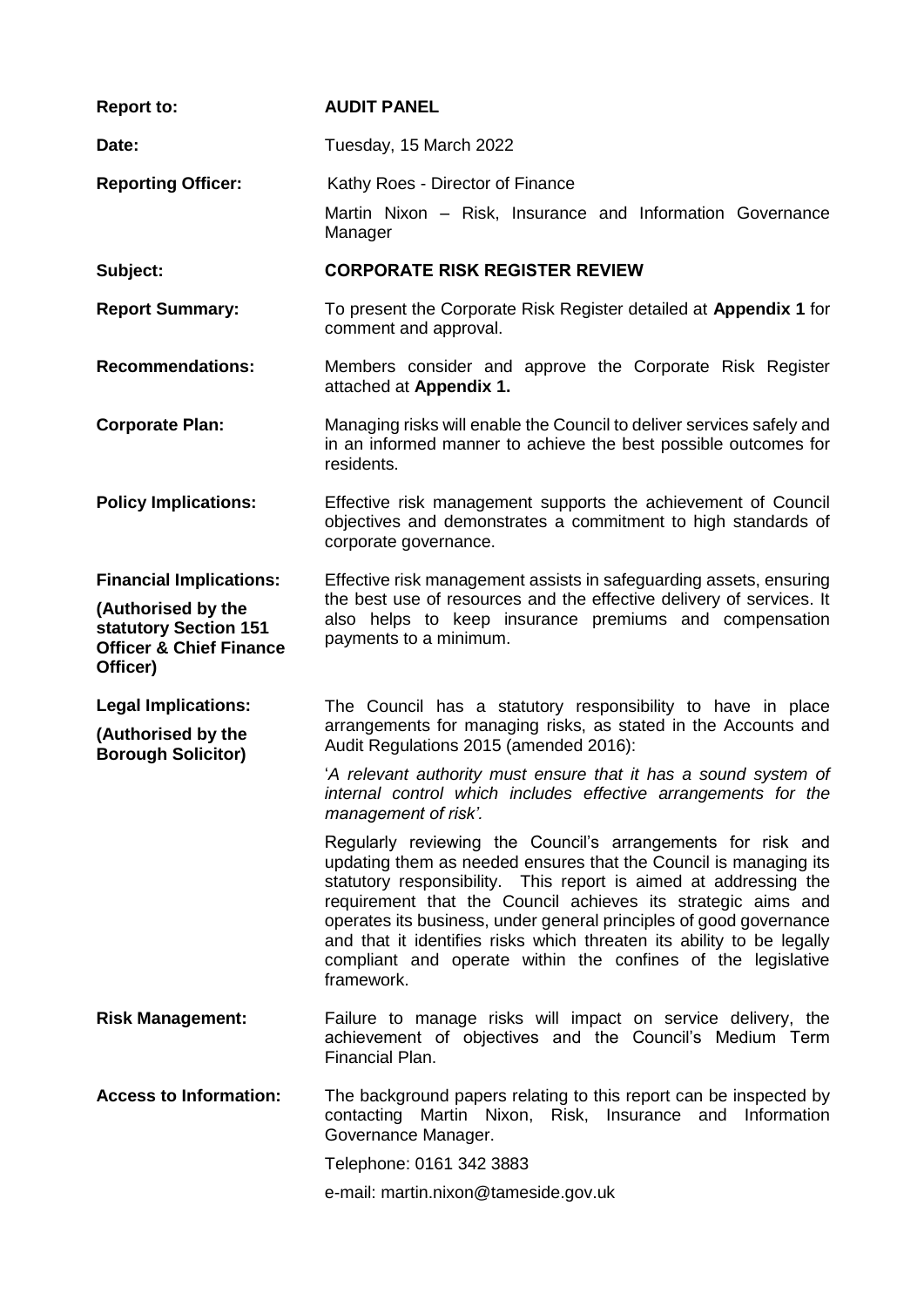### **1. INTRODUCTION**

1.1 The report presents the revised and updated Corporate Risk Register for comment, challenge and approval ahead of the report being presented to the Audit Panel on 15 March 2022.

### **2. WHAT IS RISK MANAGEMENT?**

- 2.1 Risk Management is the process of identifying risks, evaluating their likelihood and potential impact and determining the most effective methods of controlling them or responding to them. It is a means of maximising opportunities and minimising the costs and disruption to the organisation caused by undesired events.
- 2.2 Corporate Risks are potential barriers to the Council achieving its priorities and have the potential to disrupt large parts of our service.

### **3. CORPORATE RISK REGISTER**

- 3.1 The Corporate Risk Register is attached at **Appendix 1**. It details the risk scores evaluated both in October 2021 and February 2022.
- 3.2 Risk owners (responsible Assistant Directors or Service Unit Managers) have assisted the Risk, Insurance and Information Governance Manager to review the Corporate Risks they have responsibility for. Review comments are included the risk register under Appendix 1 alongside each risk.
- 3.3 Service delivery in some areas of the Council continues to be influenced by high Tameside Covid-19 infection rates. When compared to the risk scores last reported in November 2021 the total of 7 Red risks is unchanged, which is still higher than the 4 Red risks reported prior to the March 2020 pandemic/lockdown. Current risk scores are displayed in the heat maps provided in Section 3.6 below.
- 3.4 The key developments in the risk register following review in November 2021 and February 2022 are summarised below.

| Risk I | <b>Comment</b>                                                                                                                                                                                                                                                                                    | Risk<br>Rating<br><b>Nov 2021</b> | <b>Risk</b><br>Rating<br><b>Feb 2022</b> |
|--------|---------------------------------------------------------------------------------------------------------------------------------------------------------------------------------------------------------------------------------------------------------------------------------------------------|-----------------------------------|------------------------------------------|
|        | Finance: Risk the Council is unable to deliver it's<br><b>Medium Term Financial Plan</b>                                                                                                                                                                                                          |                                   |                                          |
|        | The 2022/23 budget is currently being finalised<br>however there continues to be excessive reliance on<br>the achievement of savings and reliance on one-off<br>funding. This position is not sustainable in the long<br>term and there will therefore be focus on<br>transformation of services. | -20                               | 457                                      |
| 3      | Adults: Failure to manage the local home care<br>market and care home capacity available to<br>deliver appropriate and timely care packages<br>and appropriate placements for people requiring<br>long term care.                                                                                 | 16                                | 16                                       |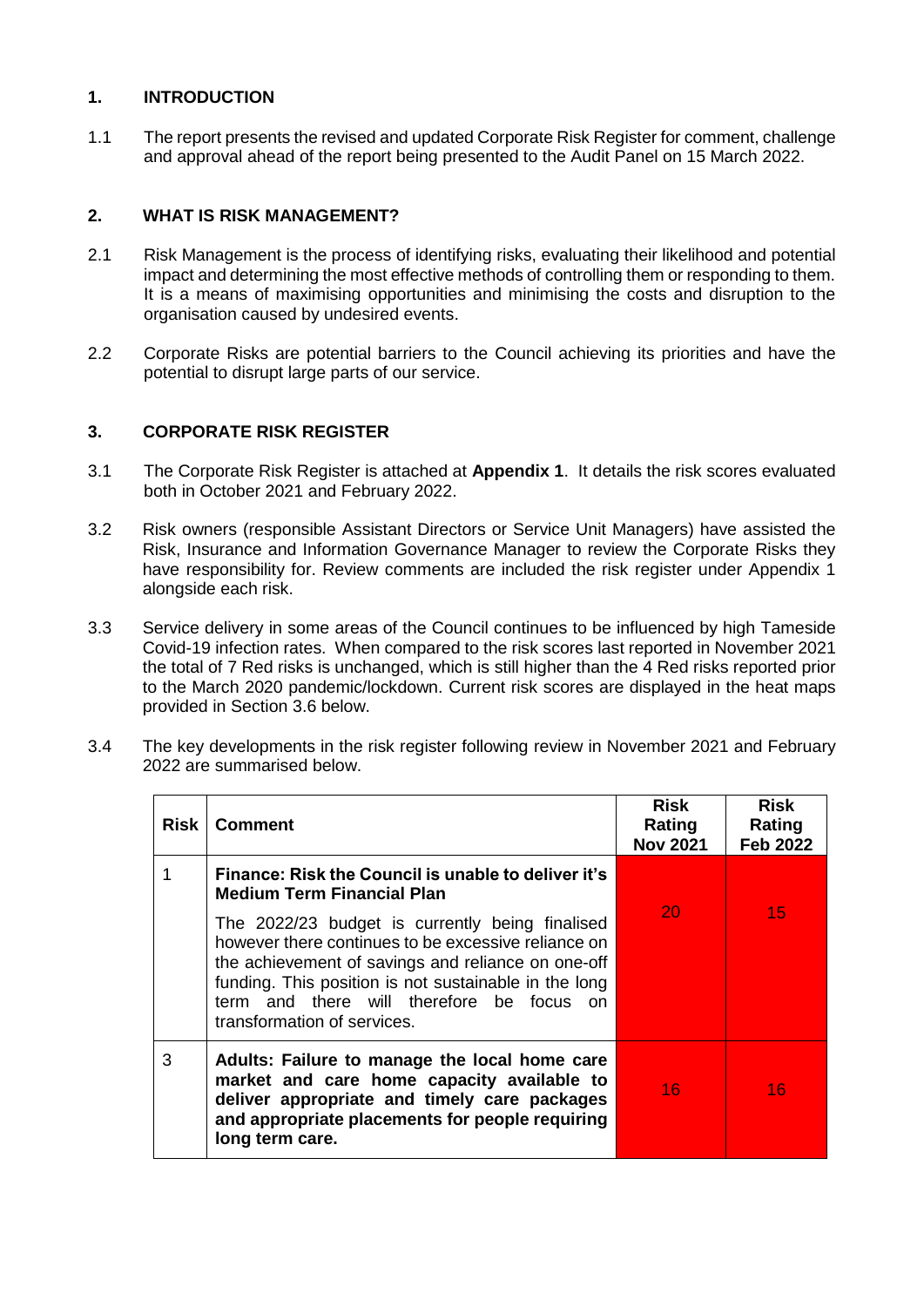| <b>Risk</b> | <b>Comment</b>                                                                                                                                                                                                                                                                                                             | <b>Risk</b><br>Rating<br><b>Nov 2021</b> | <b>Risk</b><br>Rating<br><b>Feb 2022</b> |
|-------------|----------------------------------------------------------------------------------------------------------------------------------------------------------------------------------------------------------------------------------------------------------------------------------------------------------------------------|------------------------------------------|------------------------------------------|
|             | Recruitment to the 'in-house' long term support<br>service is proving difficult. Work is underway to<br>review the cost of care for 2022-23.                                                                                                                                                                               |                                          |                                          |
| 8           | <b>Population Health: Negative impact of</b><br>Coronavirus on health and wellbeing objectives.                                                                                                                                                                                                                            |                                          |                                          |
|             | Significant recent disruption has been caused by the<br>Omicron wave. Public services have faced capacity<br>issues due to staffing absence. Local plans are now<br>focussing on long term approaches to 'living with<br>Covid' and addressing inequalities, including the<br>ongoing vaccination rollout.                 | 25                                       | 20                                       |
| 5           | <b>Children's: Failing to protect vulnerable</b><br>children - Vulnerable children are put at risk due<br>to poor systems/processes and reduced service<br>provision.                                                                                                                                                      |                                          |                                          |
|             | The risk score remains at an increased level due to<br>the expectation that issues not identified during<br>lockdown will require attention during recovery.<br>Contacts and open cases have both increased<br>significantly and we are also seeing a rise in<br>adolescents with emerging complex mental health<br>needs. | 15                                       | 15                                       |
| 14          | <b>Implementation of a GM Integrated Care System</b><br>may increase the operational and financial risks<br>of the Council and may delay progress in<br>implementing local health strategies.                                                                                                                              | 12                                       | 12                                       |
|             | All localities are meeting with Sir Richard Leese<br>(Chair Designate of the Integrated Care Board) to<br>talk through their ambitions with the Tameside<br>session taking place on 2 February.                                                                                                                            |                                          |                                          |

- 3.5 This analysis shows that there are currently a total of 7 Red risks across the register. When compared to the 19 Red risks reported in May 2020 it can be seen that we are travelling towards the pre-Covid level of 4 Red risks reported in October 2019.
- 3.6 The corporate risk scores are summarised in the risk heat maps below:-

| $\epsilon$ at map t $\epsilon$ November 2021 (25 Nisks) |                   |                     |              |               |                         |                                 |
|---------------------------------------------------------|-------------------|---------------------|--------------|---------------|-------------------------|---------------------------------|
|                                                         |                   | <b>Impact level</b> |              |               |                         |                                 |
|                                                         |                   | Insignificant       | <b>Minor</b> | <b>Medium</b> | <b>Major</b>            | <b>Major</b><br><b>Disaster</b> |
| Likelihood                                              |                   | 11                  | 2)           | (3)           | 4)                      | (5)                             |
| <b>Almost Certain</b>                                   | (5)               |                     |              |               |                         |                                 |
| <b>Very likely</b>                                      | $\left( 4\right)$ |                     |              | 3             | 4                       |                                 |
| <b>Likely</b>                                           | $\left(3\right)$  |                     |              |               | $\overline{\mathbf{3}}$ | $\overline{2}$                  |
| <b>Unlikely</b>                                         | $\left( 2\right)$ |                     |              |               | 3                       |                                 |
| <b>Very Low</b>                                         | $\left( 1\right)$ |                     |              |               |                         |                                 |

# **Heat Map 1 – November 2021 (23 Risks)**